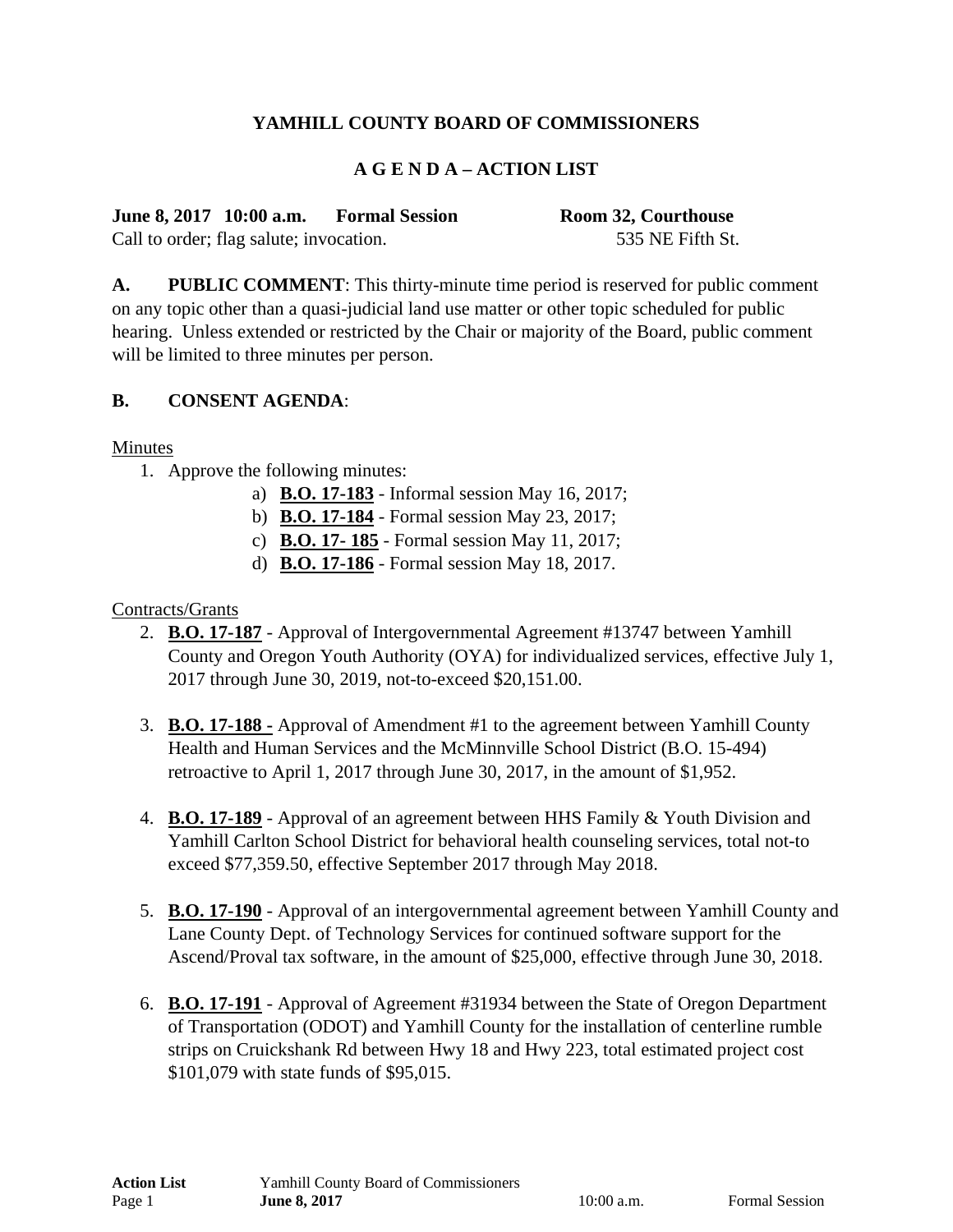- 7. **B.O. 17-192** Approval of Agreement #32224 between the State of Oregon Department of Transportation (ODOT) Rail and Public Transit Division and Yamhill County for transportation services, in the amount of \$736,269, effective July 1, 2017 through June 30, 2019.
- 8. **B.O. 17-193** Approval of Amendment #1 to Agreement # 30486 between the State of Oregon Department of Transportation (ODOT) and Yamhill County to redistribute funds from preventive maintenance to project administration, in the amount of \$34,434.
- 9. **B.O. 17-194** Approval of Agreement # 32026 between Yamhill County and the Oregon Department of Transportation (ODOT) for the 2017-19 biennium ODOT Special Transportation Fund grant, total not-to-exceed amount of \$504,943.00, effective July 1, 2017.
- 10. **B.O. 17-195** Approval of the following 2017-19 biennium ODOT Special Transportation Fund grant in the amount of \$504,943 to be dispersed to:
	- a) Abacus, \$24,000
	- b) MV Advancements, \$50,160
	- c) Oregon Mennonite Residential Services, \$6,600
	- d) Special Olympics, \$6,500
	- e) Yamhill County Transit Area (YCTA), \$413,683
	- f) Yamhill County Admin fees, \$4,000

# Financial

11. **B.O. 17-196** - Approve the purchase of Ascend Web as an add-on to the existing software through Manatron, Inc. - Thomson Reuters Business initial software purchase of \$7,500, annual maintenance \$1,875, and a one-time set up and installation \$4,800.

# Surplus

- 12. **B.O. 17-197** Approve the declaration of tax lot R5408 00292, a parcel of undeveloped real property acquired by the County through property tax foreclosure, as surplus property and authorize the sale of this parcel to Mr. Mike Paull, 4000 SE Willamette, Amity, OR 97101, for \$151.00, plus fees and costs.
- 13. **B.O. 17-198** Approve the declaration of tax lot R5427 01890, a parcel of undeveloped real property acquired by the County through property tax foreclosure, as surplus property and authorize the sale of this parcel to Mr. Larry G. Smith, 6609 SE Eola Hills Rd, Amity, OR 97101 for \$3,500.00, plus fees and costs.

# Plans

14. **B.O. 17-199** - Approve the 2017-18 Capital Improvement Project List.